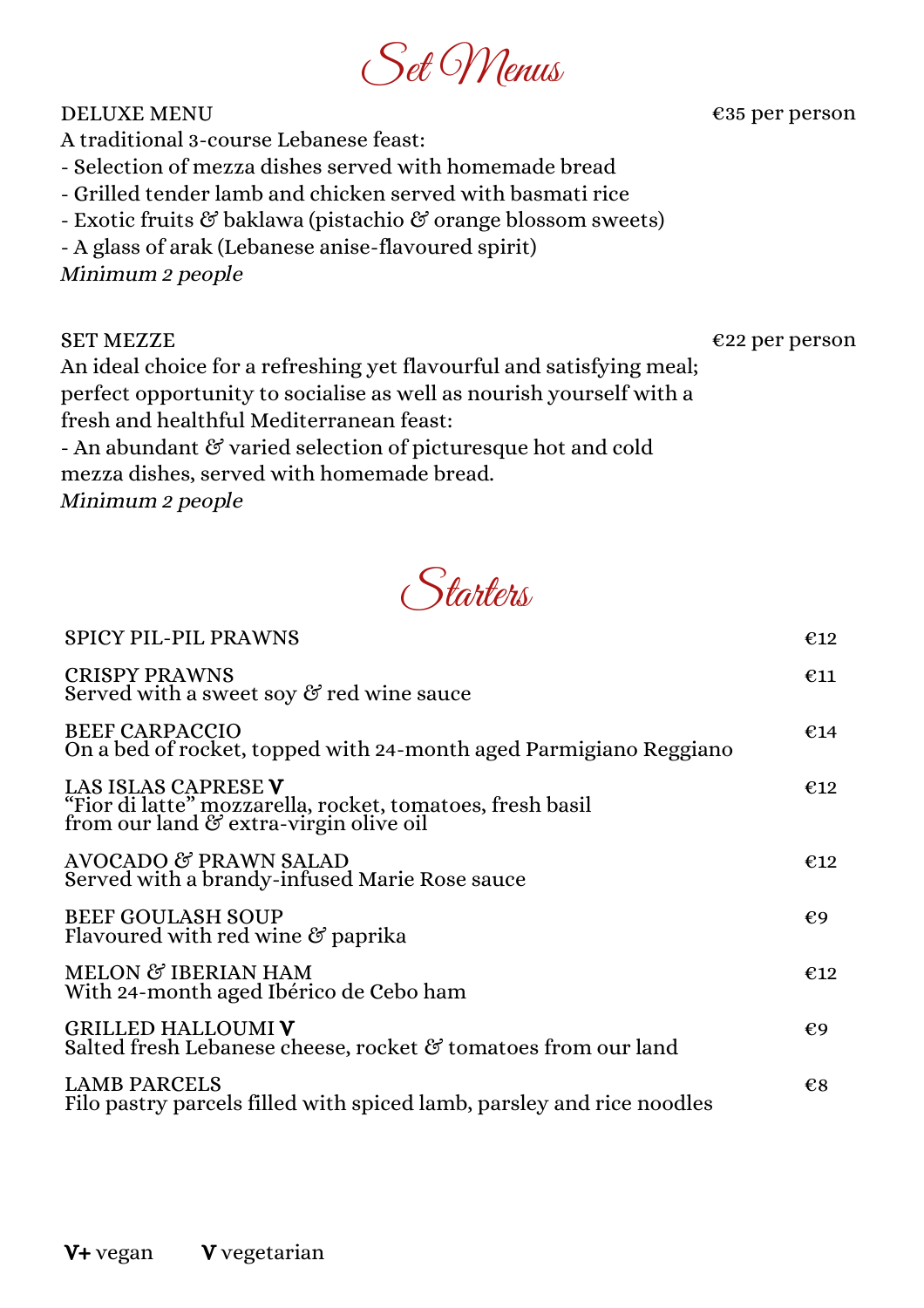Lebanese Mezze

| HUMMOUS V+                                                                                                                                                                                                    | €7 |
|---------------------------------------------------------------------------------------------------------------------------------------------------------------------------------------------------------------|----|
| <b>HUMMOUS BEIRUTIV+</b><br>Hummus flavoured with<br>garlic & parsley                                                                                                                                         | €7 |
| HUMMOUS KAMMOUN V+<br>Hummous flavoured with cumin                                                                                                                                                            | €7 |
| <b>HUMMOUS KAWARMA</b><br>Hummous topped with<br>filet of lamb and pine nuts                                                                                                                                  | €9 |
| <b>HUMMUS SHAWARMA</b><br>Hummous topped with cardamom-<br>spiced chicken                                                                                                                                     | €8 |
| <b>HUMMOUS SNOBAR V+</b><br>Hummous topped with<br>sautéed pine nuts                                                                                                                                          | €8 |
| MUTTABAL (BABA GHANOUJ) V<br>Smoked aubergine,<br>sesame & yoghurt dip                                                                                                                                        | €8 |
| <b>WARAK ENAB V+</b><br>Vine leaves stuffed with rice,<br>tomatoes, onions $\mathfrak{G}$ mint                                                                                                                | €7 |
| TABBOULEH V+<br>Parsley, tomato & bulgur wheat<br>salad, with a lemon dressing                                                                                                                                | €7 |
| <b>FATTOUSH V+</b><br>Salad of mixed greens & vegetables,<br>fresh mint from our land, parsley,<br>and pomegranate. Topped with<br>crunchy pita bread & served with a<br>smoked aubergine & lemon<br>dressing | €8 |
| <b>SHANKLISH V</b><br>Sheep's cheese spiced $\mathfrak G$ infused<br>with thyme and black pepper.<br>Served with tomato salad & extra-<br>virgin olive oil                                                    | €7 |
| TZATZIKI V<br>Creamy yoghurt, cucumber,<br>garlic $\mathcal C$ mint dip                                                                                                                                       | €6 |

| <b>LABNEH V</b><br>Creamy yoghurt dip, topped with<br>za'atar (thyme, sumac $\Im$<br>sesame seeds)                             | €6 |
|--------------------------------------------------------------------------------------------------------------------------------|----|
| <b>BATATA HARRA V+</b><br>Potatoes sautéed with garlic, olive<br>oil, coriander & peppers                                      | €7 |
| MUHAMMARA <b>V+</b><br>Red pepper, cashew, almond,<br>walnut & chilli dip                                                      | €9 |
| MUSAKA V+<br>Aubergines baked with tomatoes,<br>chickpeas, sweet peppers $\mathfrak{S}$<br>onions                              | €8 |
| <b>SAMBOUSEK</b><br>Lebanese pastries filled with<br>lamb, pine nuts $\mathfrak G$ onion                                       | €8 |
| <b>FATAYER V</b><br>Lebanese pastries filled with<br>spinach, lemon, olive oil,<br>pomegranate, pine nuts $\mathfrak{G}$ onion | €8 |
| FATAYER DAJAJ<br>Filo pastry parcels filled with<br>chicken, saffron & onion                                                   | €8 |
| <b>KALLAJ V</b><br>Filo pastry rolls filled with<br>halloumi, parsley, mint and onion                                          | €7 |
| <b>KIBBEH</b><br>Handmade aromatic bulgur wheat<br>& lamb shells filled with lamb,<br>onion $\mathfrak S$ pine nuts            | €9 |
| SUJUK<br>Lebanese spiced lamb sausages                                                                                         | €8 |
| JAWANEH<br>Garlic-marinated grilled chicken<br>wings                                                                           | €7 |